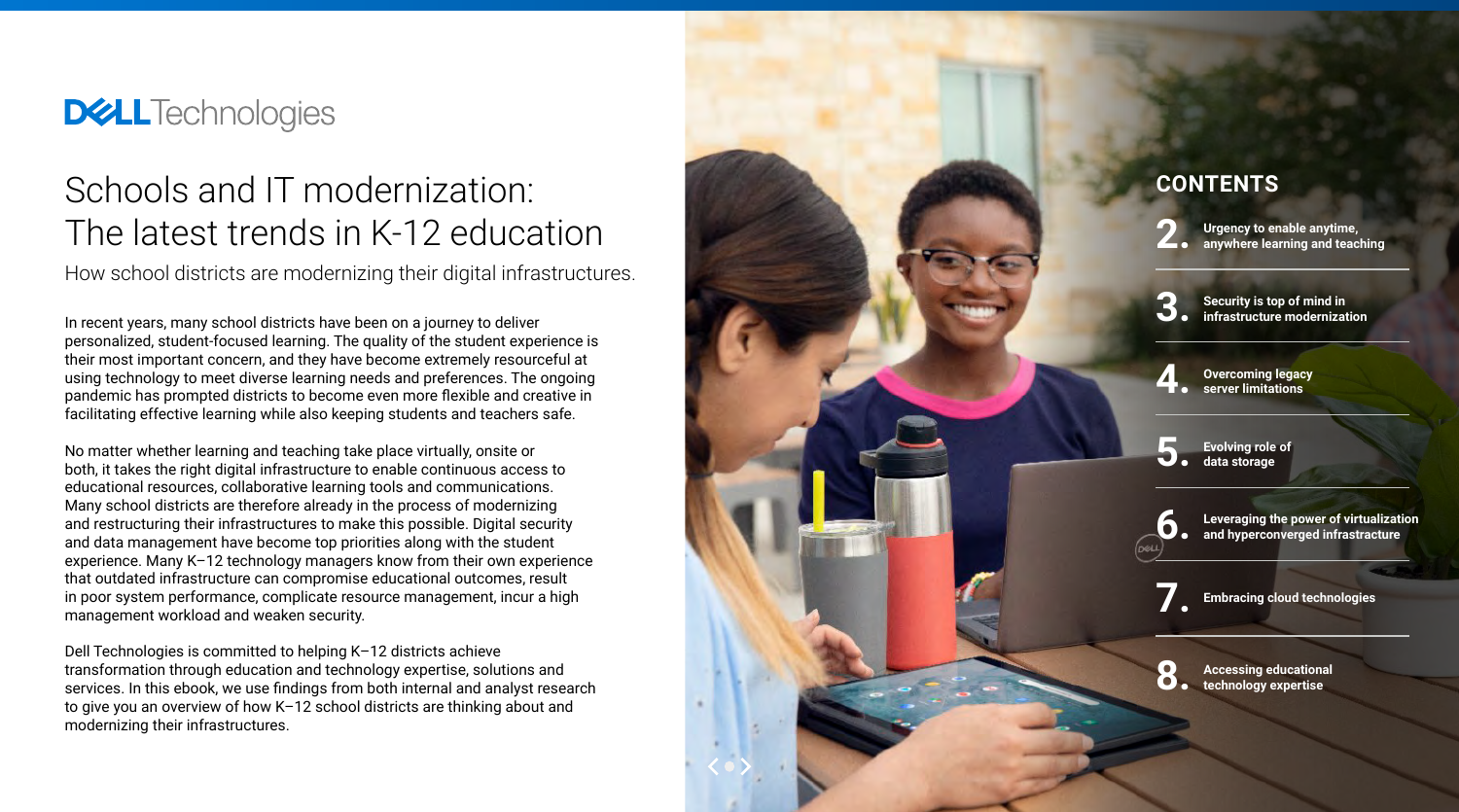# **URGENCY TO ENABLE ANYTIME, ANYWHERE LEARNING AND TEACHING**

The global pandemic has required K–12 districts to rapidly equip their students, teachers and staff with the right devices and a powerful infrastructure to ensure anytime, anywhere access to tools and resources.

When resources and budgets are spread thin, but technology requirements in K–12 districts are more challenging and complex than ever, solutions and guidance from an experienced partner with deep roots in education are invaluable. Dell Technologies offers a wide spectrum of infrastructure technologies and services that can be of advantage to school districts—both during the pandemic and in the future. These include solutions to enable virtual desktop initiatives, endpoint security, cloud environments and software-defined wide area networks. School districts can also rely on Dell Technologies to provide consulting, deployment and support services that simplify and accelerate such tasks as preparing infrastructures for remote learning and teaching or More than half of K-12 districts are likely to spend ensuring that technology users, applications, data and systems are secure.

**DELL**Technologies

Many districts are not envisioning a return to times past. Rather, they are viewing their current challenges as an opportunity to accelerate the shift to blended learning. Most likely, they will continue to extend learning off-site, even after the pandemic subsides. Mobile and remote learning, teaching, and district operations—facilitated by technology—are here to stay. For school districts and their technology managers, updating and managing the infrastructures and the devices used by pupils, teachers and administrators may require an unprecedented degree of agility and nimbleness.





35% of school districts say that implementing platform capabilities for remote learning is one of the top-three desired outcomes of modernizing IT infrastructure.<sup>1</sup>



more on infrastructure because of the pandemic.<sup>2</sup>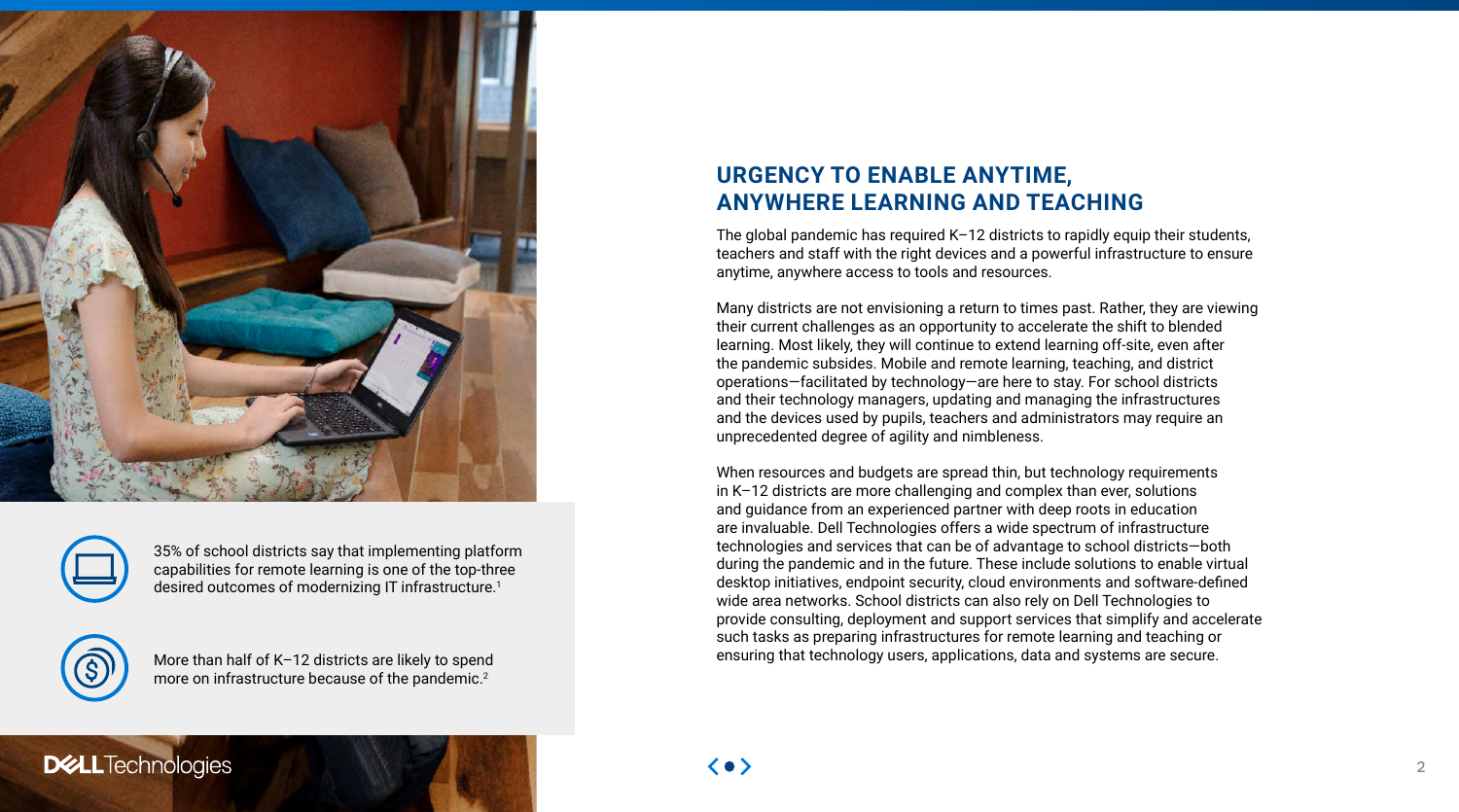# **SECURITY IS TOP OF MIND IN INFRASTRUCTURE MODERNIZATION**

Educational and technology stakeholders in K–12 school districts understand that the security of data applications and systems is a critical consideration in modernizing their infrastructure.

Some risks to K–12 school district systems are increasing during the pandemic. According to a warning from the FBI,<sup>3</sup> ransomware gangs and other malfeasants have in recent years exploited vulnerabilities in Remote Desktop Protocol (RDP) technology to breach corporate networks and deploy ransomware. As school districts adopt remote learning, many of them set up new RDP accounts on their internal systems, augmenting their vulnerability.



### **DOES YOUR DIGITAL SECURITY TRULY PROTECT YOUR ASSETS?**

How well can your cybersecurity measures withstand constantly evolving threats and address security risks? [Take a quick assessment](https://interactive.spiceworks.com/proof-Dell-quiz-Cybersecurity/) to verify the protection of your infrastructure and see how you could strengthen it.

**[Assess your digital security >](https://interactive.spiceworks.com/proof-Dell-quiz-Cybersecurity/)**





#### **K–12 SCHOOL DISTRICTS PRIORITIZE MALWARE PROTECTION**

Most popular types of security measures in school districts today:4



**77%**  Anti-malware and security software

**70%**  Real-time monitoring and some kind of predictive cybersecurity

**39%**  Networkwide collaborative security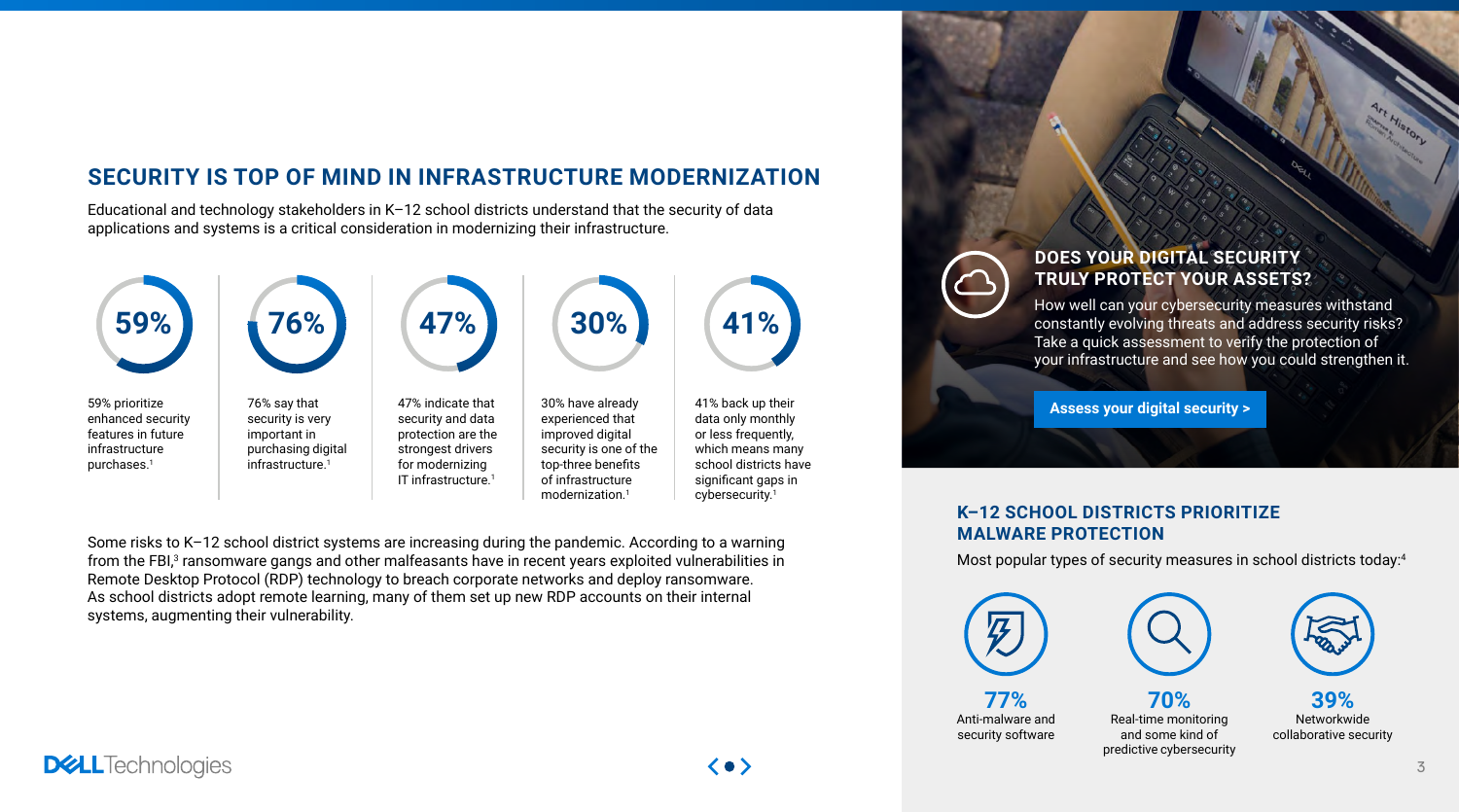# **OVERCOMING LEGACY SERVER LIMITATIONS**

Servers remain the computing workhorses in many districts, but they are often products that are near or past their natural lifespan. This is one area where modernization in many school districts lags, and it can impact application performance and security and result in disruptive, unscheduled downtimes.

Dell Technologies recommends refreshing servers every three years to keep application and system performance at best levels. Our research<sup>5</sup> finds that most servers don't age well:





replace them even less often.4

**Stronger** security



**14%** is the degree of average annual server performance erosion.



**40%** of the original level of performance is all that servers can achieve by year 5.



**20%** increase in unplanned downtime results from the lower performance and higher failure rates of aging servers.





#### **MANY GOOD REASONS FOR REFRESHING SERVERS**

Forrester Consulting interviewed IT decision-makers to see what value they saw in refreshing servers and infrastructures.<sup>6</sup> The most important benefits of regular server refreshes include:





downtime and outages

Enhanced user experience

Improved application performance

Greater systems reliability

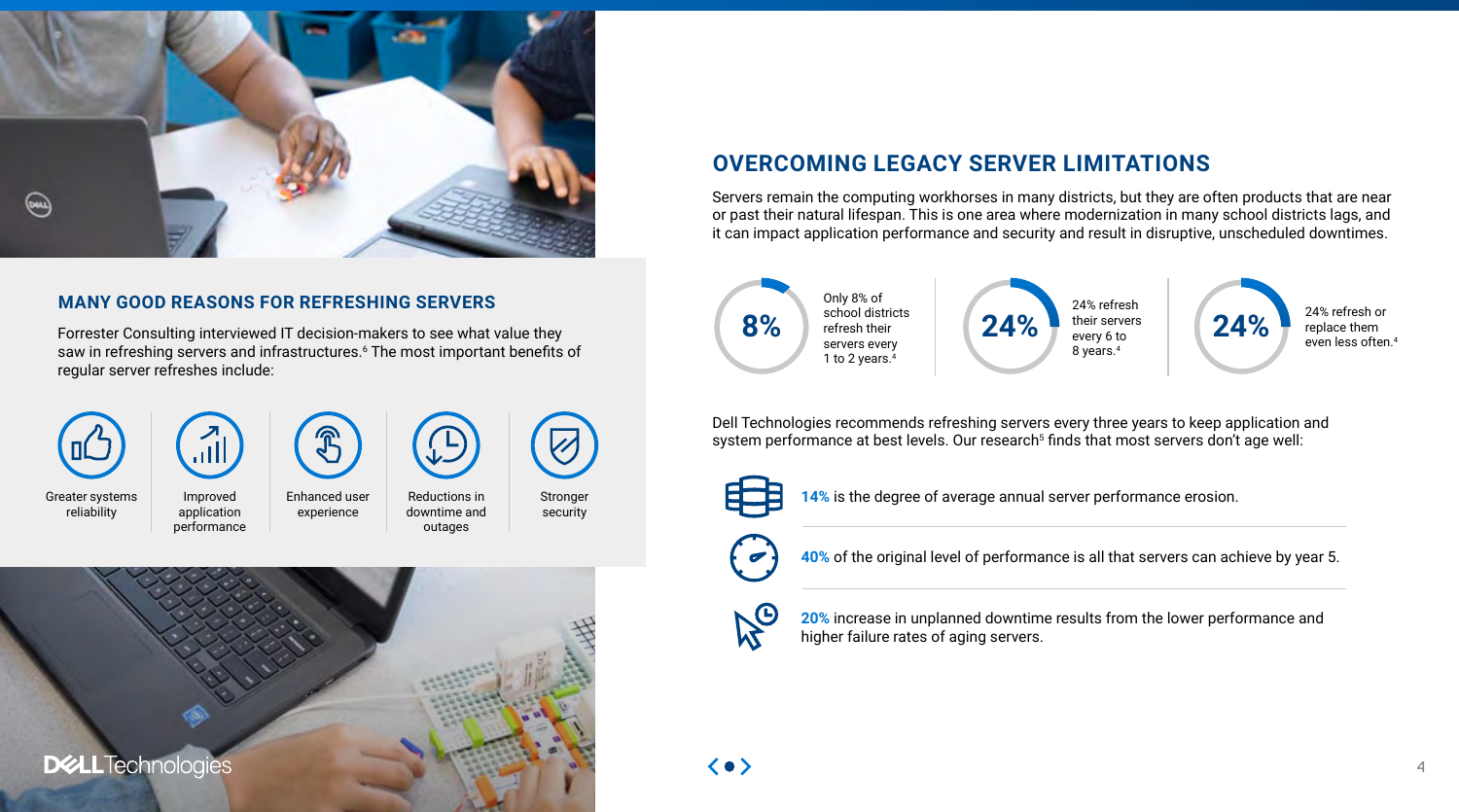# **EVOLVING ROLE OF DATA STORAGE**

On-premises storage remains a key building block of the K–12 infrastructure, even while some workloads are moving to the cloud. Technology managers in many school districts are also exploring cloud-enabled data storage and protection solutions.

#### **ADOPTING SOFTWARE-DEFINED STORAGE**

Similar to commercial enterprises, K–12 school districts are facing the limitations of legacy storage technologies. More traditional storage typically lacks the flexibility, performance, responsiveness, scalability and capacity to support complex, data-intense applications accessed by many users across multiple campuses. Administrating it can be an overwhelming task for busy, often thinly staffed IT teams in school districts.

Software-defined storage (SDS) combines all on-premises and cloud-based storage resources into a single pool that can be managed, scaled and fine-tuned through a software application. Dell Technologies offers several SDS solutions that can benefit school districts:



**70% CENTRAL DATA CENTER 30% LOCALLY**

#### **CENTRAL DATA CENTER STORAGE IS THE PREVALENT MODEL**

Where school districts store data:<sup>2</sup>



block storage.<sup>1</sup>

44% of storage users use RAID configurations.<sup>1</sup>





### is the average storage capacity allocated by school districts.<sup>1</sup> **28GB/student**

# is the average data-storage **154TB**

capacity in a school district.<sup>1</sup>

Give students and teachers secure storage access from any location, so learning and collaborative projects can take place without any obstacles.



Enable IT to meet school districts' changing requirements and scale storage as students and teachers create more multimedia content and use more immersive learning applications.



Simplify storage management to be more efficient and controlled, and less time-consuming, using centralized software tools.

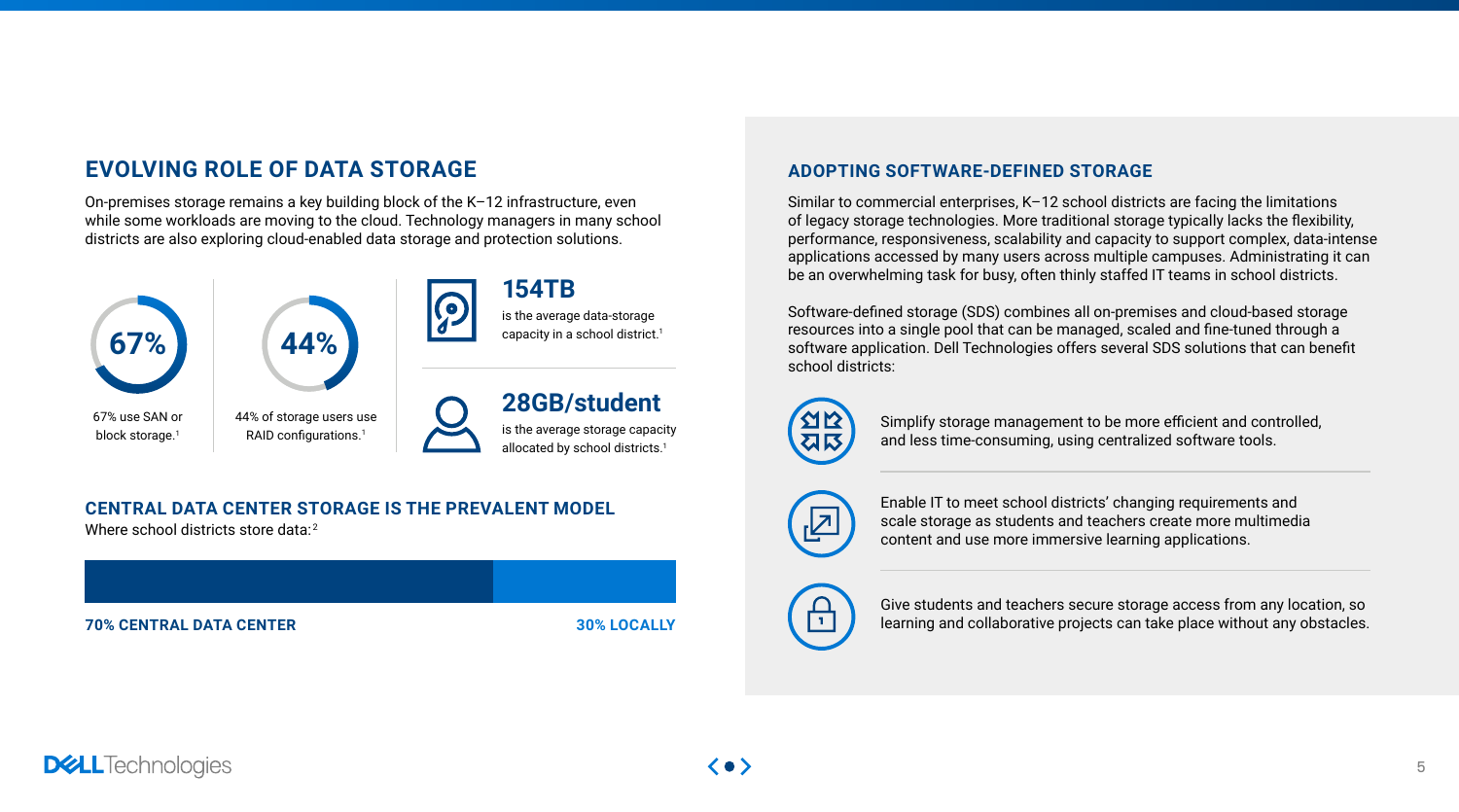

#### **TRANSFORMATIVE INNOVATION IN K–12 EDUCATION**

Henrico County Public Schools in Virginia had ambitious goals for enabling deep learning by students and helping teachers chart their own path toward instructional innovation. The school district worked with Dell Technologies to refine its technology strategy and rebuild its infrastructure. Important changes included a new HCI with Dell EMC VxRail, storage solutions from Dell Technologies, and Dell Chromebooks and Latitude laptops for pupils and teachers.

Students at Henrico County Public Schools get more out of school with studentdirected learning, and teachers have found ways to use technology creatively. The school district virtualized 99 percent of its workloads, simplifying IT administration and giving IT managers time back to support educational initiatives.

**[Read the full case study >](https://www.delltechnologies.com/en-us/industry/education/data-infrastructure.htm#overlay=/en-us/collaterals/unauth/customer-profiles-case-studies/solutions/dellemc-customer-profile-henrico.pdf)**

**DELL**Technologies

# **LEVERAGING THE POWER OF VIRTUALIZATION AND HYPERCONVERGED INFRASTRACTURE**

**700:1** is the average ratio of udents to virtual machines. $4$ 

Even with strained budgets and resources, K–12 school districts pursue transformative innovation of their infrastructures. Many of them have adopted virtualization or hyperconverged infrastructure (HCI) because of the advantages of increased computing power, administrative ease and resource efficiency.

#### **HCI IS A FREQUENT CHOICE FOR CRITICAL WORKLOADS**

Top applications for HCI:4



Productivity suites

% of servers and storage are arrently virtualized in school districts.<sup>4</sup>

 $2\%$  of districts are using HCI.<sup>4</sup>

File and print services



# **VIRTUALIZATION IS A POPULAR K–12 TECHNOLOGY STRATEGY**

How school districts implement virtualization and HCI:

| 42% | 41% are already using virtualization. <sup>2</sup>                     | 61% | 61'<br>.<br>cui |
|-----|------------------------------------------------------------------------|-----|-----------------|
| 36% | 36% of school districts use<br>VMware for virtualization. <sup>4</sup> | 12% | 12'             |
|     | 11 virtual machines on<br>average are used per server. <sup>4</sup>    |     | stu             |

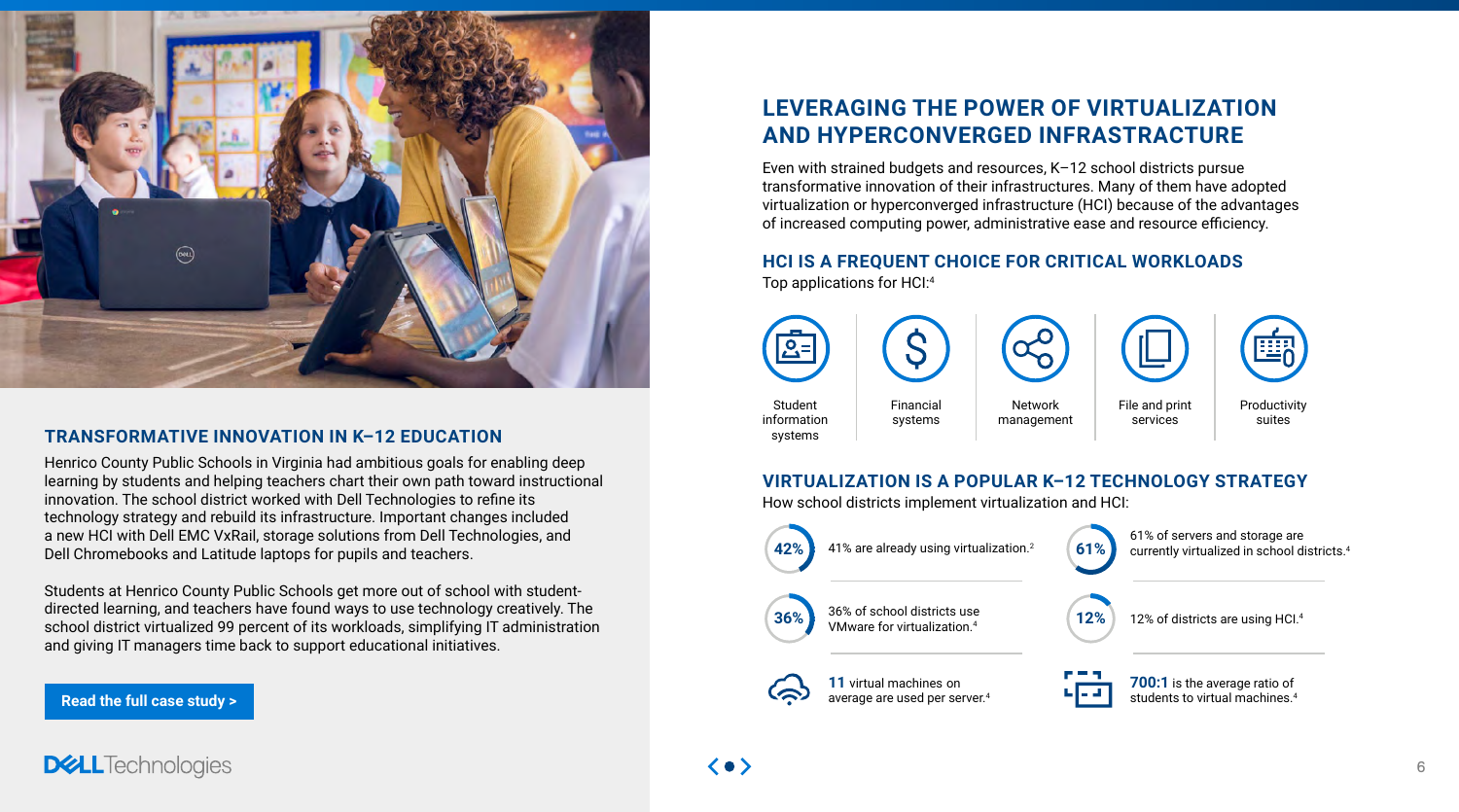### **PROLIFERATION OF USE CASES FOR EDUCATIONAL DATA ANALYTICS**

K–12 school districts are already making extensive use of data analytics,<sup>7</sup> often using cloud-based resources, to benefit learners and teachers in many different ways, including:

- Improve attendance and graduation rates.
- Make assignments more meaningful and relevant to students.
- Direct attention to potential cyberbullying and other risk situations, enabling earlier remediation.
- Adjust curricula for better learning results.
- Take advantage of adaptive learning to refine instruction and improve student outcomes.
- Enable students to personalize their learning and make more targeted use of digital tools in blended learning.
- Improve teacher training and professional development.





# **EMBRACING CLOUD TECHNOLOGIES**

Many K–12 decision-makers see that migrating at least some of their applications and infrastructure to the cloud can help them enable continuous access to learning and teaching resources.







More than half are considering taking applications to the cloud during the next two years.4

36% say that cloud solutions and services are the strongest driver for IT infrastructure modernization.1

### **TOP-THREE APPLICATIONS FOR MOVING ENTIRELY OR PARTLY INTO THE CLOUD OVER THE NEXT TWO YEARS:1**